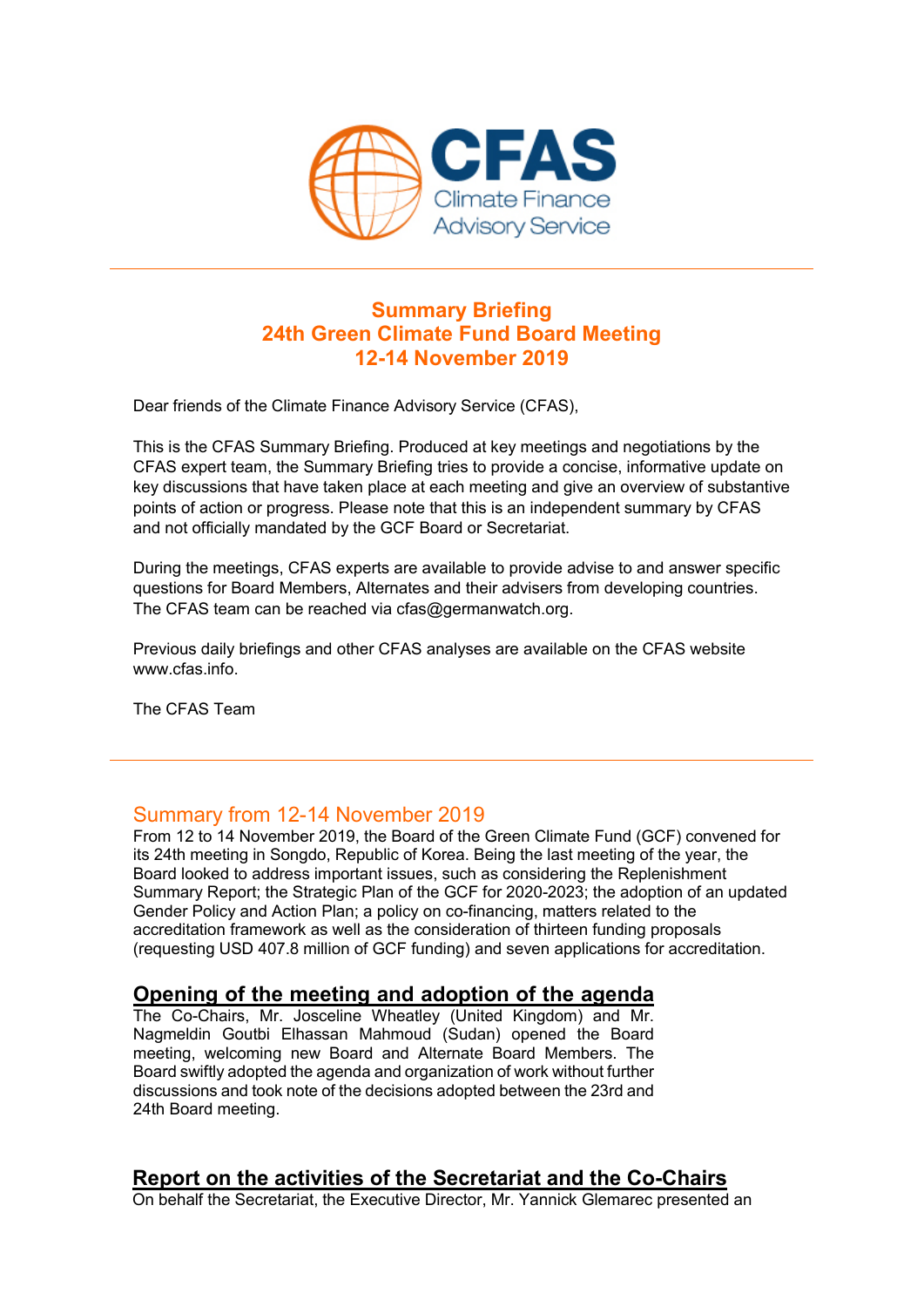update on the activities of the Secretariat for the period 1st May to 31st August 2019. Some of the major achievements included the Secretariat's work of preparing the document on the "Updated Strategic Plan of the GCF" and the "Work plan of the Board for 2020- 2023". Similarly, the Secretariat was heavily engaged in the GCF's first replenishment process, holding over 500 meetings and organizing a pledging conference in Paris, France from 24-25 October 2019. Furthermore, the Secretariat organized the Global Programming Conference in Songdo from 19-23 August 2019, where over 113 countries participated, including ministers from around 50 countries. Continuous dialogues with Accredited Entities (AEs) have been undertaken and efforts are being made in order to achieve the Requests for Proposals (RfPs), especially for "Mobilizing Funds at Scale", as many of the entities that submitted their concept notes are not accredited with the Fund. It was also reported, that progress has been made in regards to signing Funding Activity Agreements (FAA) (currently 81) and Accreditation Master Agreements (AMA) (currently 65). In order to achieve a higher degree of transparency and efficiency, the Secretariat is developing a "Funding Proposal Tracking System". This will help moving away from email based communications to a web based system where AEs can have a direct channel to tackle and respond to possible issues with expedite responses. Similarly, Nationally Designated Authorities (NDAs) and Focal Points can monitor the progress of funding proposals through the GCF Country Portal. The system is likely to come into full effect by the third quarter of 2020.

The Board welcomed the report and many members commended the Secretariat for their achievements. One member reminded the Secretariat that the Fund should not act like a Multilateral Development Bank (MDB) or financial institution and should not put additional financial burden on developing countries. Rather, it was stressed that the GCF should stick to its mandate. Many Board members took the concept of increased transparency positively, while some suggested that additional support should be given to NDAs and Direct Access Entities (DAEs) when necessary.

The Board took note of the report of the Secretariat. The Board also took note of the report of the Co-Chairs without further discussions.

# **Reports from the Independent Units**

Annual Report of the Independent Evaluation Unit for 2019

The Head of Independent Evaluation Unit (IEU), Ms. Jyotsna Puri presented the annual report of the IEU with key activities for the period September 2018 - December 2019. She reported based on four key areas focusing on i) Building and strengthening the IEU, ii) Independent evaluations, iii) Partnerships, capacity-building and advisory services, and iv) Uptake and communications.

It was reported that the IEU hired three new staff members during the reporting period. By the end of 2019, the number of staff members in the IEU will increase to thirteen. It was a busy year in terms of evaluations as the IEU submitted an Independent Review of the GCF's Results Management Framework (RMF) and an Independent Review of the GCF's Readiness and Preparatory Support Programme to the Board at B.22. The IEU also submitted its Forward-looking Performance Review of the GCF and the Independent Evaluation of the GCF Country Ownership Approach. Furthermore, the IEU is in the process of completing an evaluation of the GCF's Environmental and Social Safeguards (ESS). The Learning-Oriented Real-Time Impact Assessment (LORTA), a multi-year programme that aims to build capacity and mechanisms for measurement of causal impacts of GCF investments is ongoing. In April 2019, under LORTA, the IEU organized a design workshop in Mannheim, Germany where ninety participants attended. It was also reported that in order to facilitate global sharing of knowledge on evaluating climate change actions, the IEU collaborates closely with GCF partners and stakeholders. Last but not least, it was highlighted that the IEU is doing lots of capacity building for NDAs and AEs including the GCF Secretariat.

Board Members had suggestions and questions for the IEU head. Some suggested that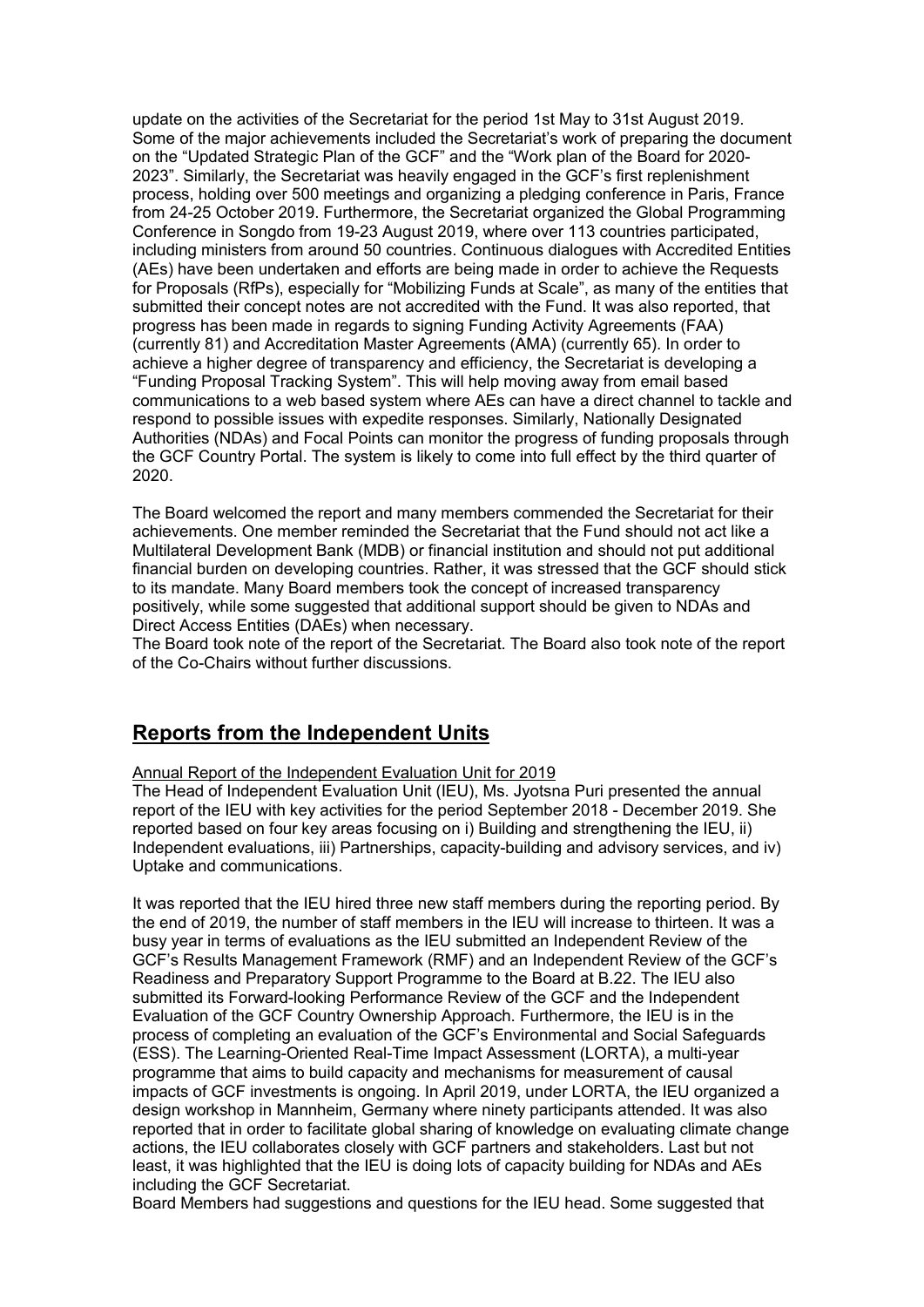while many evaluations are conducted, they should be focused on achieving adaptation, mitigation and capacity building. Evaluations should be country-focused, but not focused on one country alone. Some Board members strongly supported the tasks of the IEU and encouraged for such outcomes in the future with a stronger team. One member highlighted the importance of the outcomes of the evaluations for the process of updating the GCF's Strategic Plan for 2020-2023. The Board took note of the report.

#### Report on the Activities of the Information Appeals Panel

The Chair of the Information Appeals Panel (IAP), Mr. Ibrahim Pam reported on the activities of the IAP, constituted under the GCF Information Disclosure Policy. The reporting period was from 1st June to 30 September 2019. It was reported that the chairmanship of the IAP is rotating annually among the heads of the independent accountability units. This year it was chaired by the Head of the Independent Integrity Unit. It was reported that the IAP had not received any appeals during the reporting period. The IAP continued to follow up with the Secretariat on the implementation of the IAP decision on its first appeal dated 19 November 2018. It was highlighted that the issue brought forward was complex, hence the IAP will continue having consultations to resolve the issue and bring it before the Board. One Board Member sought clarity on who the Panel reported to and if the frequency of the reporting was satisfactory. It was reported that currently the IAP reports directly to the Board and reporting at every Board Meeting was sufficient as it receives very few cases. Some Board members suggested that the Panel needed to be overseen by a Committee so that there is no delay in decision-making. However, it was suggested by other Board Members that it should be considered after the review of the Committees and Panels. The Board took note of the report.

#### Report on the activities of the Independent Integrity Unit

The Head of the Independent Integrity Unit (IIU), Mr. Ibrahim Pam reported on the activities of the IIU in implementing its workplan 2019. The reporting period was from 1st June to 30th September 2019. The report focused on five areas of the workplan: (a) Completion of the GCF integrity policy framework; (b) Advisory on integrity matters; (c) Implementation of proactive integrity risk assessments; (d) Capacity building of accredited entities and awareness raising; and (e) Investigation activities. It was reported that the IIU worked on standards for the implementation of the Anti-Money Laundering and Countering the Financing of Terrorism (AML/CFT) Policy and the Policy on Sexual Exploitation, Abuse and Harassment (SEAH). The IIU also developed a Proactive Integrity Reviews (PIRs) methodology based on data-driven integrity risk assessments to commence proactive oversight of GCF funded projects and programmes. It was reported that the IIU was organizing an inaugural GCF Integrity Forum in December 2019 on the margins of COP25 to support capacity building of accredited entities for the effective implementation of GCF projects and integrity policies. Similarly, during this reporting period, the IIU received thirteen reports of suspected wrongdoing, which have been investigated. The report was noted by the Board without any further discussions.

#### Report on the Activities of the Independent Redress Mechanism

The Head of the Independent Redress Mechanism (IRM), Mr. Lalanath de Silva reported on the progress made with regard to the activities of the IRM. The reporting period was from 1st June 2019 to 9th October 2019. It was reported that the IRM consults with the Ethics and Audit Committee (EAC) on the implementation of its work plan. Currently, the IRM has been developing guidelines for the Board relating to requests for reconsideration and grievances for consideration by the EAC. The IRM has also been doing activities within the GCF through a workshop for GCF staff. Similarly, the IRM is also developing two advisory reports for the Board based on lessons learned and international good practices. In order to increase the capacity of direct access entities and their grievance mechanisms, the IRM is developing learning modules for use in on-line and in-person trainings. The IRM organized in-person training in Songdo in October 2019, where 14 representatives from the grievance redress mechanisms (GRMs) of GCF direct access entities participated. Similarly, the IRM's Case Management System (CMS) that has gone live will help to allow the IRM to track its cases from inception to closure and collect valuable data. It was also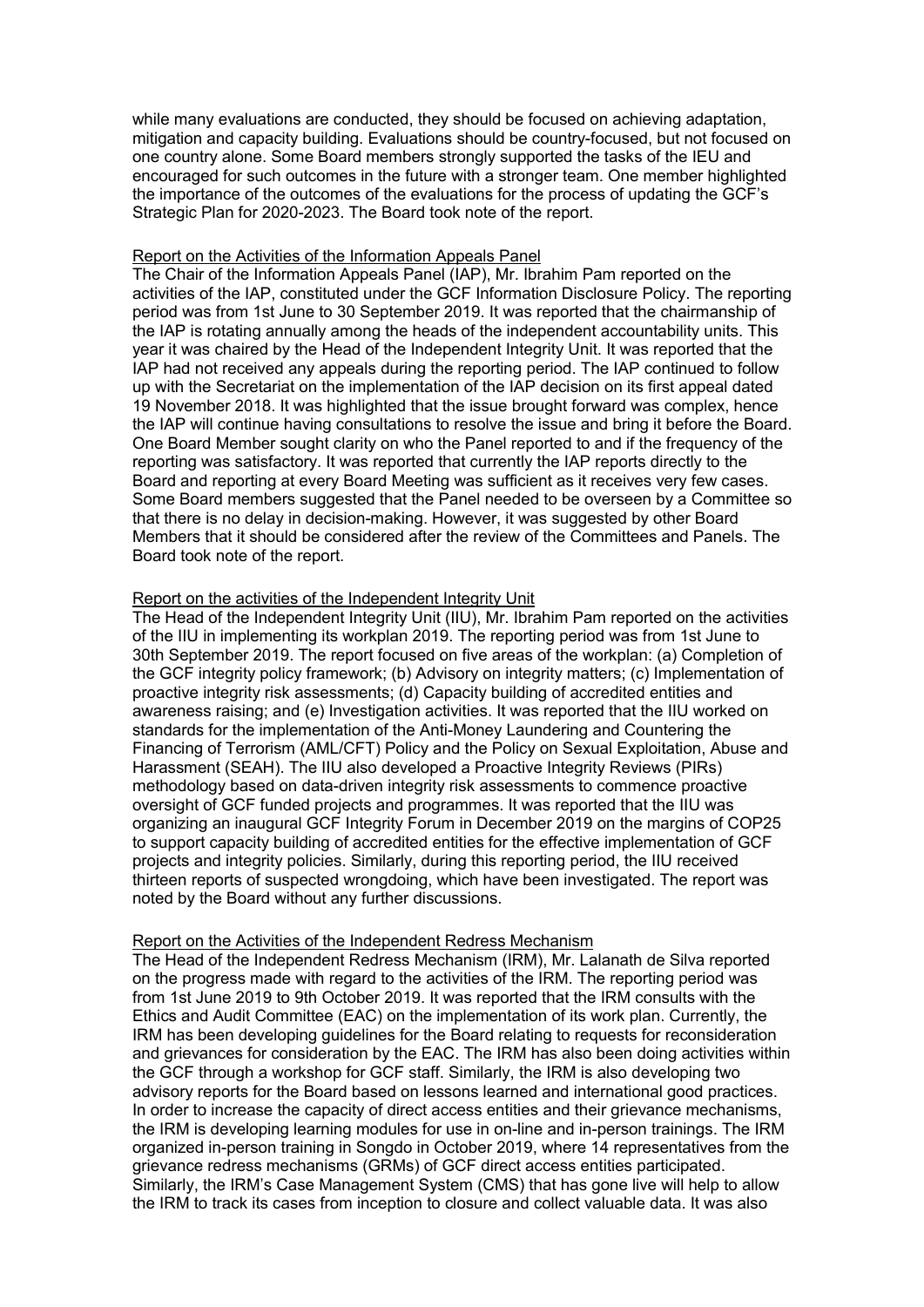reported that the IRM is fully operational and able to process complaints. During this reporting period, the IRM did not receive any complaints or reconsideration requests. A number of Board members commended the work of the IRM especially in relation to the capacity building of DAEs. One member reminded the IRM that the procedure for the Board in handling cases must be guided by the approved arrangements between GCF and the COP. One Board member encouraged the IRM to conduct site visits to increase understanding of the situations at hand. The Board took note of the report.

# **Performance review of the GCF**

After the release of Independent Evaluation Unit's (IEU) Forward-Looking Performance Review (FPR), the GCF Secretariat provided its response to the results of the report. The four recommendations of the FPR include:

- 1. Strengthening criteria, business processes and implementation structures that are likely to better address differentiated developing country needs and capacities with a focus on disbursing through DAEs;
- 2. Develop a strategic plan that focuses the GCF on being a global thought leader and a policy influencer and establishes its niche commensurate with innovation and impact;
- 3. Re-emphasize adaptation while recognizing (and leveraging) the role of new actors in mitigation and strengthen the role of the private sector in an overall symbiotic ecosystem of financial instruments and modalities; and
- 4. Clarify and re-examine the separation of supervision and management in the GCF and consider delegating authority to the Secretariat to highlight agency, responsibility and urgency in delivering developing country climate needs.

Some Board members would like to see the findings and recommendations of the FPR including the response from the Secretariat, to be included in the GCF's Strategic Plan. Others said that the FPR was a good exercise for the GCF, to really understand the Fund's current position. Others reminded that the Convention, Paris Agreement, and Governing Instrument were still the main references for policies and direction of the GCF. Several Board members addressed the issue of private sector engagement. One Board Member said that engaging the private sector should not be limited to providing funding to them. Others added that a strong firewall between the private and public sector should not be established.

Board members also discussed the issue of adaptation, inter alia about the use of nongrant instruments. One Board member said that private sector engagement should not substitute adaptation. However, the Secretariat responded that having non-grant instruments for adaptation was good news, as it allowed adaptation to be more competitive. Another Board member highlighted that insurance could also be a non-grant instrument for adaptation.

Board members decided to further consider the findings and recommendations of the Forward-Looking Performance Review and the Secretariat management response within its deliberations on the Strategic Plan for the GCF and other future Board agenda items as appropriate.

# **Matters related to the first formal replenishment of the GCF**

#### (a)Report from the replenishment process

The Global Facilitator of the replenishment process, Mr. Johannes Linn, reported back to the Board on the replenishment process and outcomes.

He reported that there were four meetings held during the replenishment process: an initial meeting in Bonn; two technical meetings - one in Oslo and one in Ottawa; as well as the replenishment conference in Paris in October. Twenty-seven potential contributors, Board and Alternate Board members, Co-chairs, observers and participants from three developed and five developing countries participated in the meetings. The process involved the elaboration of three reports: report on implementation of the initial strategic plan 2015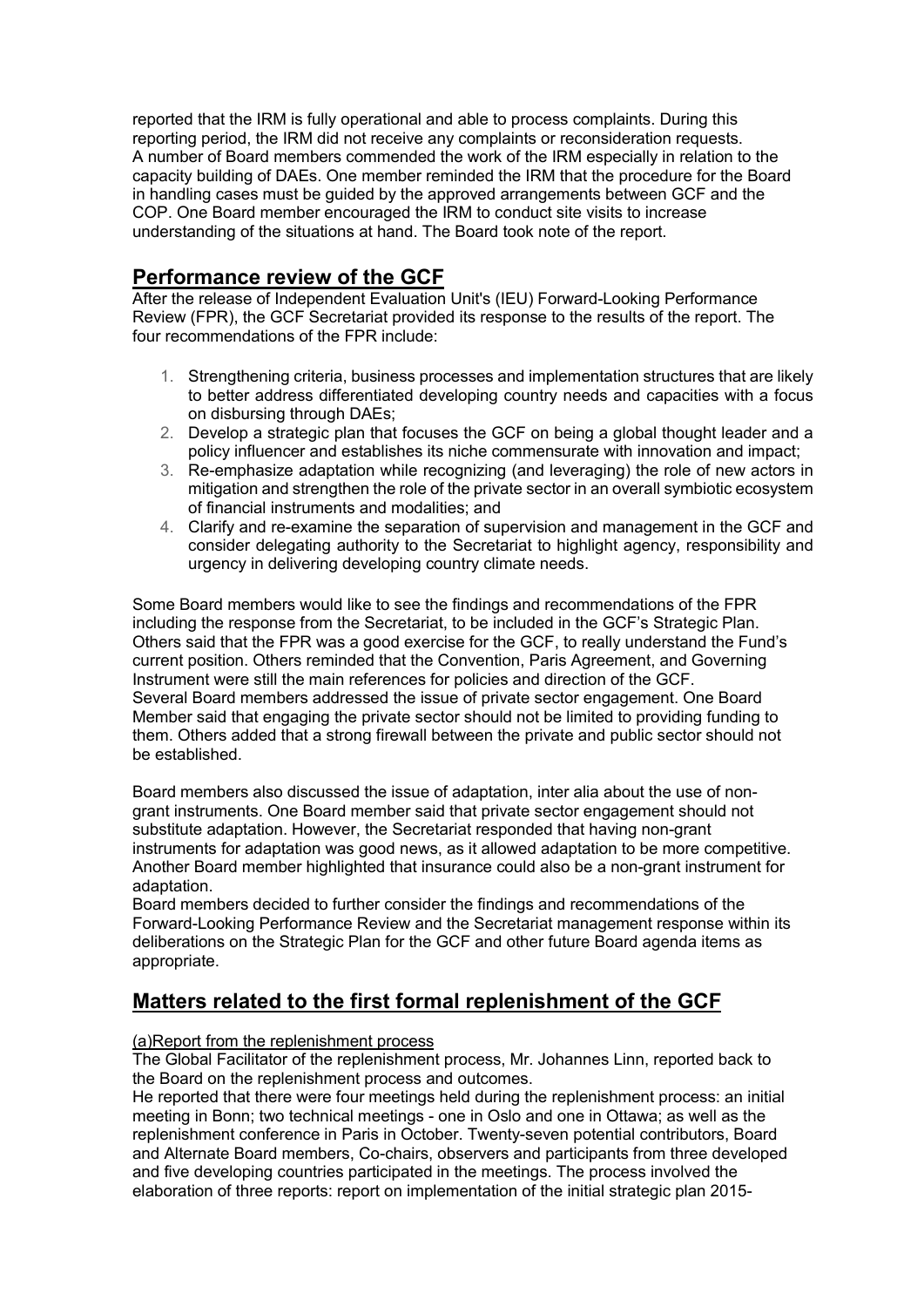2018, the forward-looking performance review, and report on strategic programming for the first replenishment. Further, the meetings' participants reviewed and discussed the report on updated policies for contributions and the replenishment summary report.

The Global Facilitator introduced the content of the replenishment summary report. The report includes an overview of pledges and recommendations from the contributors. Mr. Linn emphasized that though not all IRM contributors pledged at GCF-1, the amount pledged at the conference (USD 9.78 billion) exceeded the amount at the IRM pledging conference (USD 9.3 billion) by about USD 500 million, with three quarters of the contributors increasing their pledges. Since GCF-1 is planned for four years compared to IRM's five years, that results in an increase of yearly available finance for programming of 70%. Furthermore, he emphasized that the pledging conference has not set an end to the process and suggested that additional pledges can be expected. He suggested that in preparation for the second GCF replenishment, there should be provisions so that based on the experiences of GCF-1, the second replenishment process can be planned well in advance.

Several Board members commended the Global Facilitator for his efforts during the process, as well as the contributors, in particular those who doubled their contributions. Two Board members however noted that the finance provided falls short of what the Secretariat could implement and what is needed in order to enhance ambition and invited those who have not contributed to do so and others to still contribute more. The Board took note of the Global Facilitator's report.

During the meeting, Executive Director Yannick Glemarec announced that Indonesia has pledged to double its contributions to the GCF to USD 500,000. This amount is additional to the above stated figures.

#### (b) Consideration and endorsement of the outcomes of the first formal replenishment process

Prior to the Board meeting, the Co-chairs had consulted extensively with Board members to find an agreeable representation of the outcomes of the first formal replenishment process. The draft decision: (I) reflects the appreciation for the pledges provided so far and (II) encourages further pledges during the ongoing replenishment period, (III) encourages contributors to move to fully executed contribution agreements; (IV) updates the policy of contributions; (V) considers the recommendations from the replenishment summary report; and (VI) asks the Secretariat to reflect the recommendations when developing relevant documents.

During the meeting, Co-chairs and Board members altered few elements of the draft decision text. The value of the replenishment will be expressed in Special Drawing Rights (SDRs). Further, Board members discussed extensively on what to do with the recommendations of the replenishment summary report when developing the new GCF Strategic Plan. Ultimately, the Board decided to "agree that it will consider" the recommendations.

# **Strategic planning for 2020-2023**

#### (a) Update to the Strategic Plan of the GCF

In starting the replenishment process at B.21, the Board stated that it would review the initial strategic plan. The Board decided at B.22 for the Secretariat to develop an updated strategic plan and invited Board members and alternates, accredited entities, and observers for inputs. The Secretariat received seventy-seven submissions to inform discussions. The draft consists of three components: an overall approach and strategic vision; a proposed approach to programming; and an action plan to evolve the Fund's business model.

Overall, Board members welcomed the zero draft of the strategic plan, considering it a good start for further discussions. They emphasized the importance of the strategic plan for the future direction of the Fund. Several Board members built their intervention around the elements of urgency and ambition in accordance to science, country ownership and vulnerability, in particular of Least Developed Countries (LDCs) and Small Island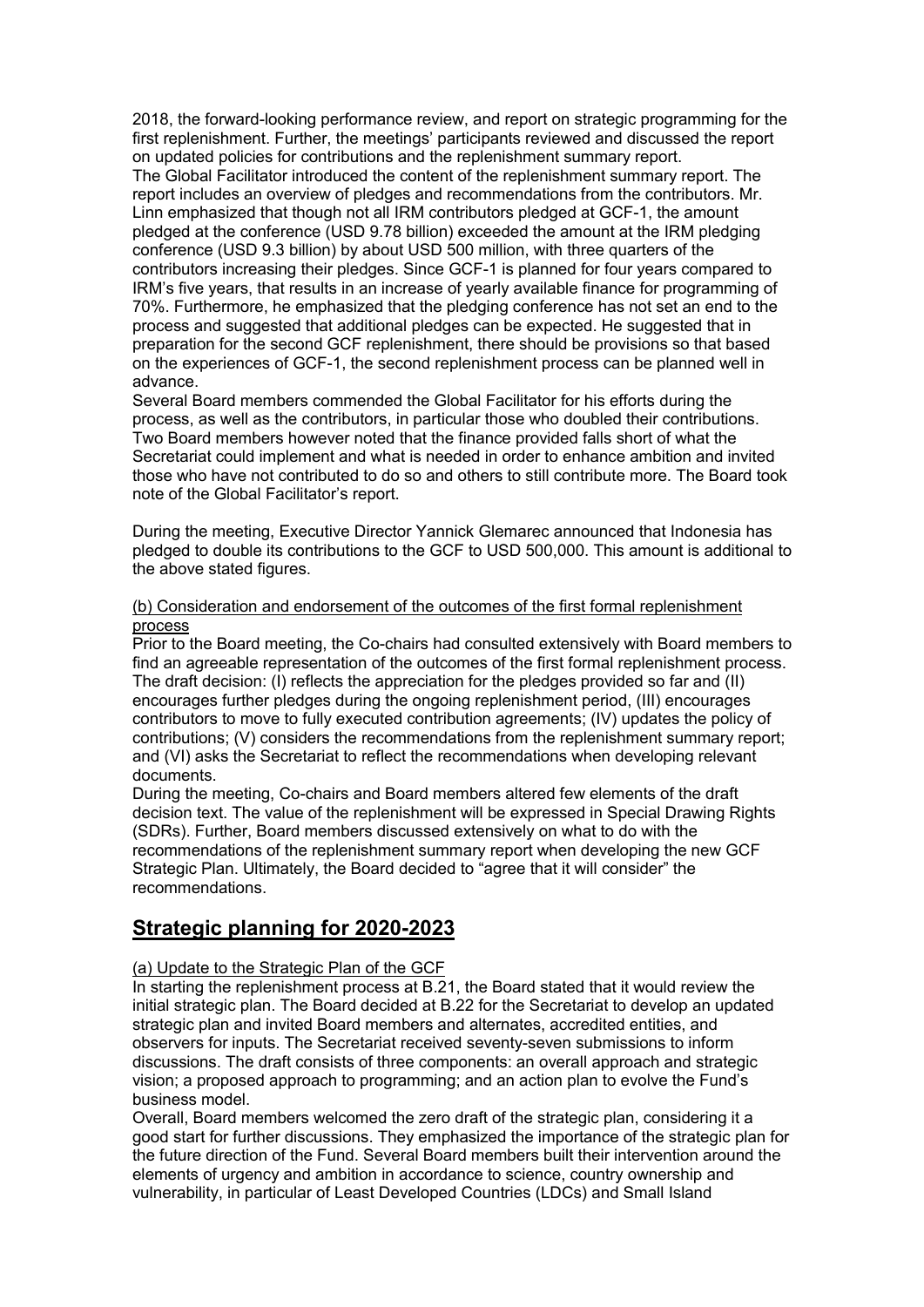Developing States (SIDS). Several Board members emphasized that the Fund needed to move from a first-come-first-serve to a more strategic prioritization of proposals to accommodate the need to finance those projects with the greatest transformational potential in terms of curbing emissions and to reflect that financial demand of funding proposals exceeds the available financing. One Board member suggested sharpening the investment criteria. Two Board members also suggested the prioritization of accreditation; however, with a clear rejection of limiting the number of accredited entities. On the sectoral level, three Board members demanded a greater prominence of nature-

based solutions with a particular focus on the nexus of climate, biodiversity, and oceans. One Board member emphasized that the GCF needed to move beyond established technologies and that key areas should be broadened, which broadly aligns with the demand from multiple members for more innovation. Two Board members laid a strong focus on the importance of the Results Management Framework, as well as emphasized the need for collaboration with other global climate change funds. Two other Board members suggested that the GCF should play a stronger role in knowledge generation, and one of them advocated for more South-South knowledge sharing. Further elements that were mentioned by at least one Board member include the request to increase efficiency of the Board by delegating more authority to the Secretariat, as well as the programming beyond the four years of GCF-1. Another Board member stated that the GCF has been doing well and that it should proceed with business-as-usual. Furthermore, the Fund should focus on the public sector and grants.

Potential discrepancies arose between Board members on the role of the private sector. While some advocated for a strong role of the private sector, others suggested that there should be no higher target for its engagement. Further, Board members disagreed in their views on how much the Fund should focus on adaptation. While one Board member indicated that the Fund should mostly focus on adaptation, another Board member stated that a 70% adaptation finance target was not in line with the Paris Agreement. One Board member asked for a stronger focus on long-term adaptation needs, and another Board member reminded the Board that little progress has been made on the Fund's adaptation approach.

The Board decided that the Secretariat should continue developing the updated Strategic Plan based on the consultations held at B.24 and further written submissions. Between February 5th and 7th 2020, the Board will hold an informal board meeting in Monrovia, Liberia to advance the draft further, with the objective to have a final draft at B.25 – the first meeting of GCF-1 – for consideration and approval.

#### (b) Workplan of the Board for 2020-2023

The workplan of the Board is a recurring agenda item, as the workplan is revised at the beginning of each year. The decision on this year's workplan endorses the policy cycle of GCF-1. Active observers expressed their concern that the review of observer participation in Board proceedings has been postponed further.

The Board approved the workplan without further discussions. Members had discussed the workplan already during informal meetings prior to the Board meeting.

### **Work programme of the Secretariat and administrative budget for 2020**

The Secretariat presented its work programme for 2020 and the proposed administrative budget of the Secretariat, the Board and the Trustee. The presentation included a framework for an output-based budget, a provisional results framework designed to support an assessment of the Secretariat's progress on key work programme targets and a consolidated overview of the budget of the GCF, including the budgets of the independent units. It was stated that the 2020 budget has the twin objective of supporting the Board in the development of a 2020-2023 strategic plan for GCF-1 and finishing the work of the IRM. Similarly, it was presented that the Secretariat's work programme included six priorities: three related to business model enhancement and three related to optimizing performance and operational modalities. The final component related to the Result Management Framework featured 33 Key Performance Indicators and 60 targets.

The three priorities under the business model enhancement included i) Strengthening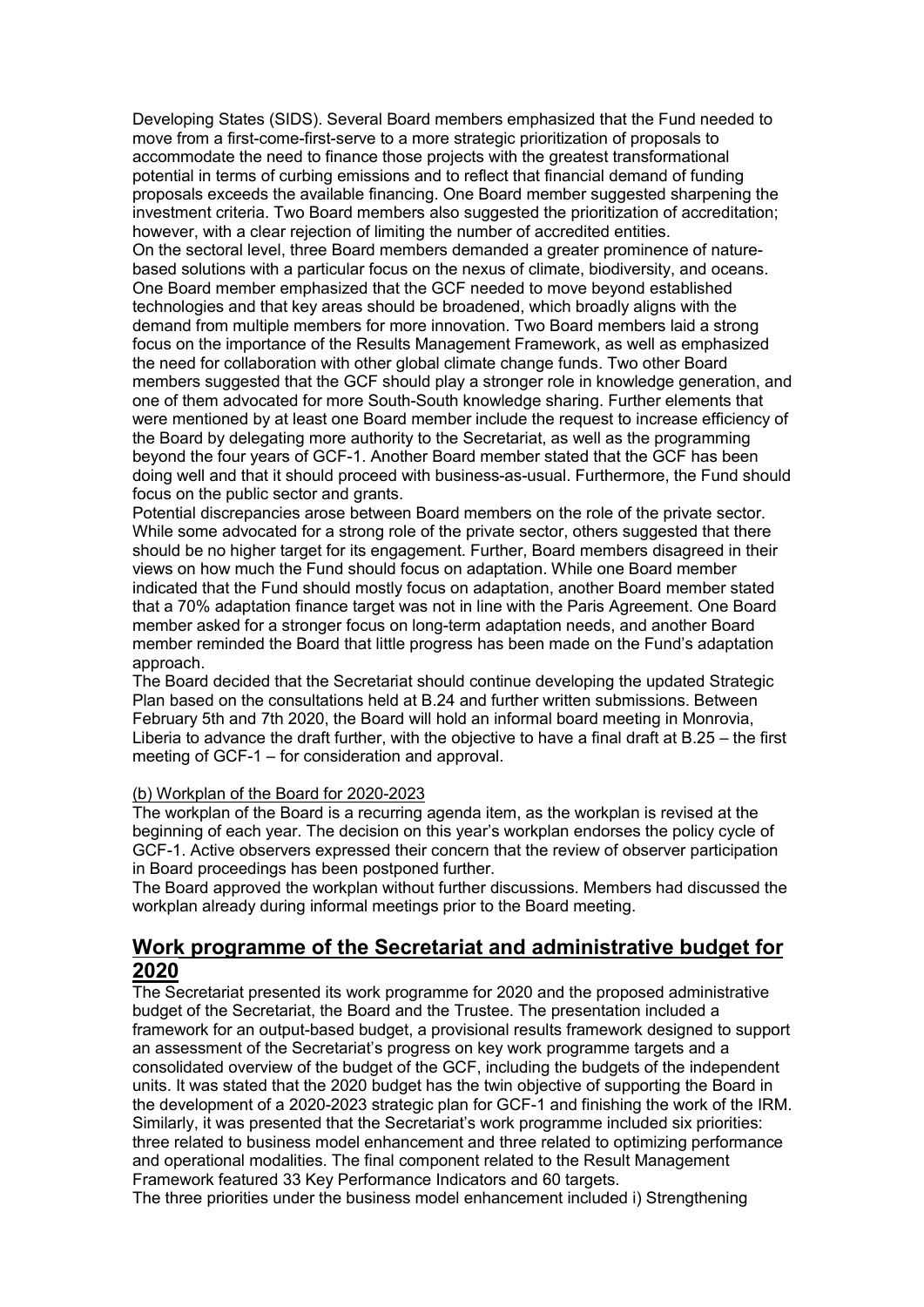country driven planning and partnership with NDAs; ii) Programmatic engagement with AEs; and iii) Supporting the Board in filling key gaps in policy and governance frameworks. The three priorities related to optimizing performance and operational modalities comprised i) Improving efficiency, effectiveness and transparency; ii) Dynamic adaptive management; and iii) Consolidating institutional capacity and positioning the GCF as clime action leader. The Secretariat also presented the main features of the Key Performance Indicators, such as supporting 35 countries through readiness in country driven planning and programming, accrediting 66 DAEs, 75% concept notes reviewed within a 30-day target, and enhanced collaboration with the UNFCCC Secretariat and its constituted bodies, among others. The Secretariat also presented plans to disburse USD 1.2 to USD 1.6 billion for Board approved funding proposals in 2020.

Last but not least, the Secretariat presented the budget of USD 3,673,720 for the Board, USD 70,190,932 for the Secretariat and USD 2,881,000 for the trustee - an increase of 6.9%, 4.7% and 39.5% respectively compared to that of 2019.

Some Board members raised questions on the increase of consultant use and the 11% increase in the consultancy budget. It was suggested that this needed to be consolidated well with the staff in order not to rely too much on external consultants. One of the Board members suggested that any consultancy work must be in line with guidance from the COP and the Governing Instrument of the Fund. A number of Board members raised the issue of filling in the required staff in the Secretariat in time to ease the work and to ensure that staff is not overworked. Some Board members strongly raised the issue of geographical balance of staffing at the Secretariat. One member demanded that there be GCF representation at the country level. However, another member suggested that at this stage more consolidation of work is needed. The work that is happening at the Fund's headquarters and the regional consideration through trainings, workshops and working with DAEs should add more value instead of considering regional offices.

Some Board members objected to one of the proposed Key Performance Indicators that stated that 75% of Board meeting documentation will be issued at least 21 days before the Board meeting starts. They demanded that the decision be changed to 100%, as mandated per paragraph 21 of the Rules of Procedure. Some members pointed to the fact that the information on the web must be in UN languages as many countries had difficulty in understanding English.

The Board approved the 2020 work programme and the budget with necessary changes as proposed.

# **Consideration of funding proposals**

The Board considered thirteen funding proposals requesting USD 407.8 million of GCF funding, after one project was withdrawn by the project proponent prior to the start of the meeting. Five of the funding proposals were considered under the Simplified Approval Process.

The Secretariat reported that with the approval of the proposed thirteen funding proposals the total number of projects and programmes approved would reach 124, worth USD 5.6 billion of GCF funding and a total value of USD 20.6 billion, when taking co-financing into account.

Board Members were pleased with the composition of the proposed batch of funding proposals. Some welcomed that more proposals were submitted by direct access entities, as well as more funding proposals with a thematic focus on forests and REDD+. Furthermore, members also commended the submission of innovative proposals, such as those focusing on oceans and ecosystem services. Moreover, members encouraged the GCF to continue increasing the number of funding proposals from direct access entities in the future and highlighted the importance of the Independent Technical Assessment Panel (ITAP), as the Fund needed its technical expertise in assessing proposals.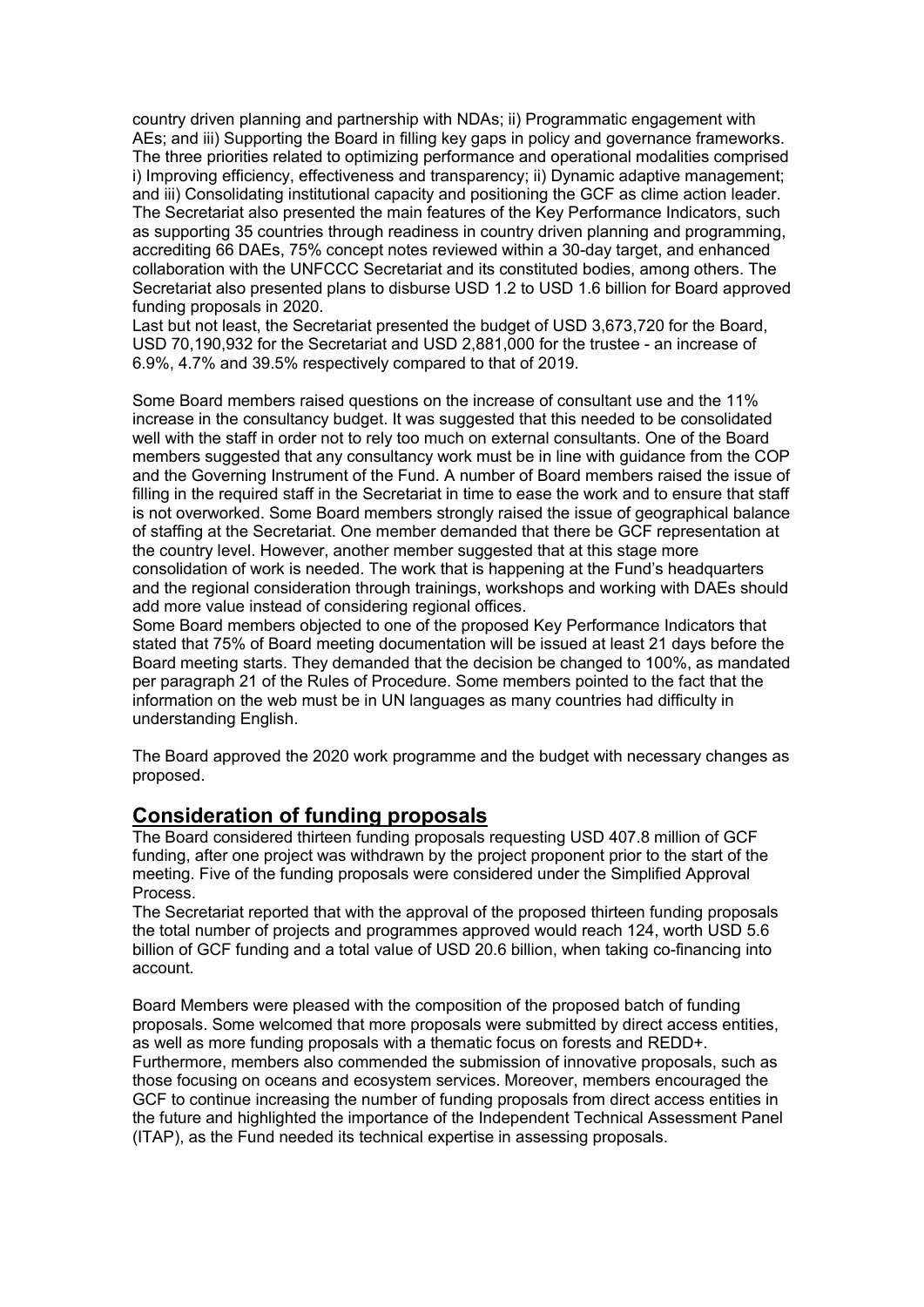#### **FP082: Catalyzing Climate Finance (Shandong Green Development Fund)** was

resubmitted for consideration after the Board had not been able to reach consensus on approving the proposal at previous Board meetings. During Board deliberations, two Board members signaled that they would not be able to approve the project, as their concerns of limited GCF additionality had not subsided since B.22. They argued that the recipient's need was limited, that the project would go forward without the GCF's support, and that some technologies and sub-projects did not align with the GCF's investment framework. Other Board members stressed that the country's eligibility to funds and technology development and transfer was well in line with the UNFCCC and the GCF's Governing Instrument. Some members cautioned against using the recently established procedure for decision-making in the absence of consensus and urged those that had reservations not to stand in the way of a decision.

In accordance with the procedure established at the previous Board meeting, the Co-chairs jointly determined that all efforts for reaching consensus had been exhausted. Therefore, they decided to cast a vote on the project version, which in their view had the largest support of the rest of the Board. With two empty Board seats in absence of their Board and Alternate Board members, the Board voted with nineteen votes in favour of approving the proposal, with two votes against. One Board member abstained.

Board members welcomed **FP119: Water Banking and Adaptation of Agriculture to Climate Change in Northern Gaza**, with a focus on reducing water vulnerability in Palestine. However, one Board member raised concerns that the project was not aligned with the GCF's Governing Instrument. In the Board member's view, the State of Palestine was not eligible to receive funding under the GCF. The Board member highlighted that she was not in a position to join consensus in approving the funding proposal, but would not stand in the way of a decision. Furthermore, she requested her statement to be recorded in the report of the meeting. Subsequent to the Board approving the project, one Board member clarified that Palestine joined the UNFCCC in 2015 and signed and ratified the Paris Agreement in 2016, and was thereby eligible to receive funding under the Convention and the Paris Agreement.

The proponent of **FP123: Climate Bonds for Forests: Scaling up Private Sector Financing for REDD+** decided to withdraw the proposal prior to presenting it to the Board. The GCF Secretariat stated that the proactive step reflected the discussions between proponent and Secretariat. Several Board members raised concerns about this process. They argued that this procedure spoke against the principle of transparency, as Board members and the public were not informed about the reasons for withdrawal. Further, they argued that proponents should have the possibility to express themselves and that it was for the Board to decide as to whether they could approve a proposal. One Board member suggested that the proponents could have felt intimated by third-party reactions. The Secretariat concurred with the Board members that the proponent should explain its decision for withdrawal; yet, during B.24 the proponents provided no explanation. Other Board members lamented the withdrawal as they felt that the project would have added geographical diversity to the portfolio and an innovative project design. Two Board members raised ITAP's role, suggesting that it was their role to determine whether a project was good to go to the Board. The private sector observer added that by withdrawing the only private sector proposal, it created uncertainty for the private sector.

The Board decided to approve all thirteen funding proposals:

- **FP082:** *Catalyzing Climate Finance (Shandong Green Development Fund)*, ADB, China, USD\$100 million in GCF funding
- **FP116:** *Carbon Sequestration through Climate Investment in Forests and Rangelands in Kyrgyz Republic (CSFOR)*, FAO, Kyrgyzstan, US\$30 million in GCF funding
- **FP117:** *Implementation of the Lao PDR Emission Reductions Programme through improved governance and sustainable forest landscape management*, GIZ, Lao People's Democratic Republic, US\$16.6 million in GCF funding
- **FP118:** *Building a Resilient Churia Region in Nepal (BRCRN)*, FAO, Nepal, US\$39.3 million in GCF funding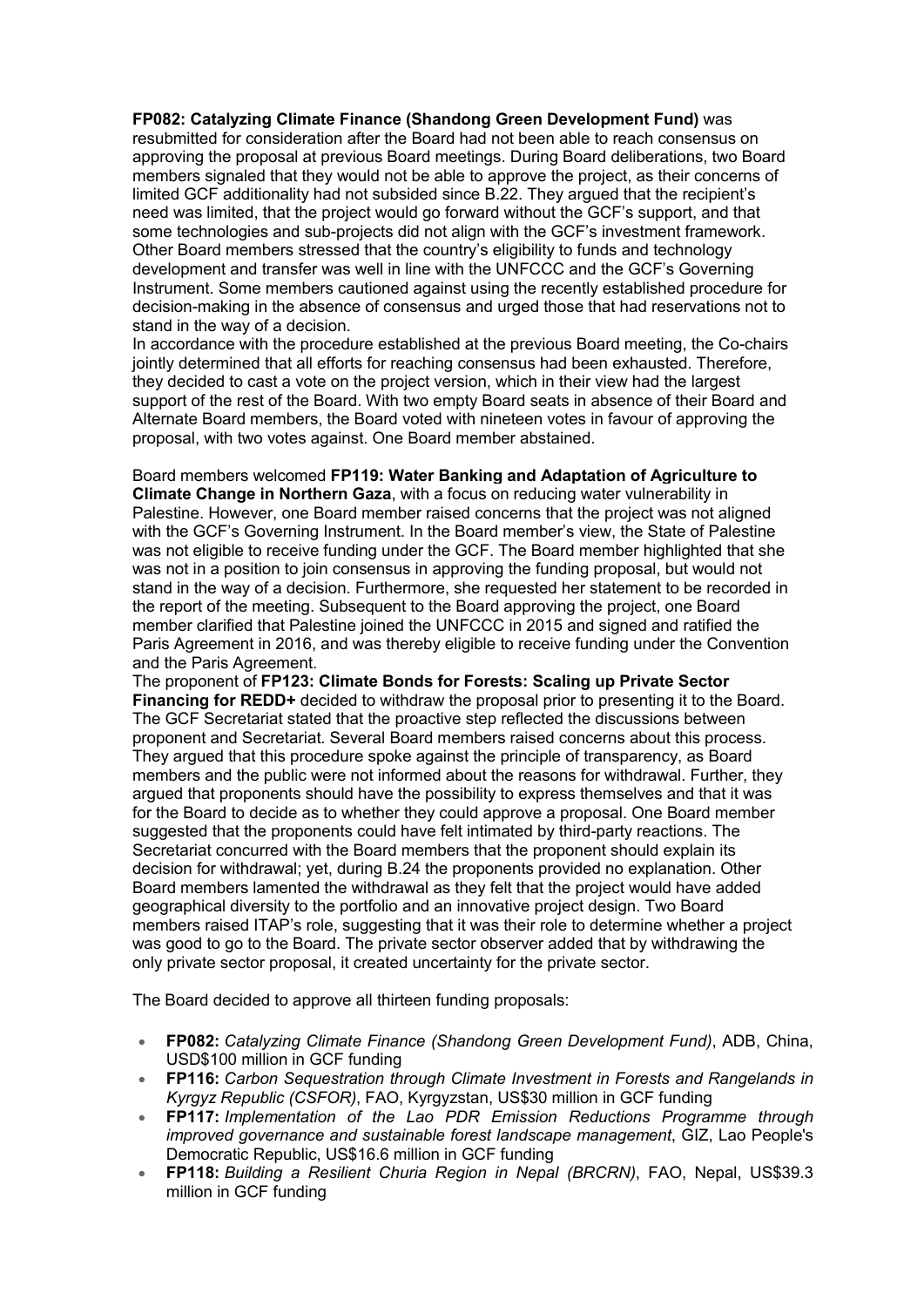- **FP119:** *Water Banking and Adaptation of Agriculture to Climate Change in Northern Gaza*, AFD, State of Palestine, US\$25.9 million in GCF funding
- **FP120:** *Chile REDD-plus results-based payments for results period 2014- 2016, FAO*, Chile, US\$72.7 million in GCF funding
- **FP121:** *REDD+ Results-based payments in Paraguay for the period 2015-2017*, UNEP, Paraguay, US\$50 million in GCF funding
- **FP122:** *Blue Action Fund (BAF): GCF Ecosystem Based Adaptation Programme in the Western Indian Ocean*, KfW, Madagascar, Mozambique, Tanzania and South Africa, US\$32.8 million in GCF funding
- **SAP008:** *Extended Community Climate Change Project-Flood (ECCCP-Flood)*, PKSF, Bangladesh, US\$9.7 million in GCF funding
- **SAP009:** *Building resilience of urban populations with ecosystem-based solutions in Lao PDR*, UNEP, Lao People's Democratic Republic, US\$10 million in GCF funding
- **SAP010:** *Multi-Hazard Impact-Based Forecasting and Early Warning System for the Philippines*, Landbank, Philippines, US\$10 million in GCF funding
- **SAP011:** *Climate-resilient food security for women and men smallholders in Mozambique through integrated risk management*, WFP, Mozambique US\$9.3 million in GCF funding
- **SAP012:** *Inclusive Green Financing for Climate Resilient and Low Emission Smallholder Agriculture*, IFAD, Niger, US\$9.3 million in GCF funding

# **Consideration of accreditation proposals**

The Secretariat presented an overview of the status of accreditation up to 12 November 2019 along with the pipeline of applicant entities. The presentation also contained information on support to Direct Access Entities (DAEs) and an overview of the accredited entity portfolio.

It was reported that until 12 November 2019, 88 entities had been accredited and a pipeline of 116 entities were still seeking accreditation. The Secretariat highlighted that in addition to the pipeline, nine applications had been received from Accredited Entities requesting to upgrade their accreditation types of which six have been already approved for upgrade by previous Board decisions. Furthermore, the Secretariat continued providing in-depth readiness support for pre-accreditation to 36 DAEs nominated by 41 countries. At this meeting, the Board was presented with seven new entities for accreditation - five for direct and two for international access.

Following the intervention from the CSO Active Observer, which brought to the attention of the Board various concerns regarding four accreditation applicants, the Board engaged in a prolonged debate regarding their approval. Issues raised by the Active Observer included the financial stability, solvency, reputation, track record in the implementation of climaterelated activities, and the ability to comply with the GCF's fiduciary, environmental and social, as well as gender standards. Some Board members highlighted the need for the Board to employ the necessary due diligence and sought further clarification from the Secretariat and Accreditation Panel, who provided detailed information about the respective applicants and addressed several of the issues brought forward. Some Board members urged the Accreditation Panel to expand the range of stakeholders consulted during the assessment of an entity's accreditation application, as well as incorporating third party evidence. Following further clarifications, the Board ultimately decided to accredit all the entities as presented by the Secretariat.

The seven entities accredited at B.24 are as follows:

- **National Committee for Sub-National Democratic Development Secretariat (NCDDS)**, Direct Access, Cambodia
- **CRDB Bank Limited (CRDB)**, Direct Access (private), Tanzania
- **Finanzas y Negocios Servicios Financieros Limitada (FYNSA)**, Direct Access (private), Chile
- **IL&FS Environmental Infrastructure and Services Limited (IEISL)**, Direct Access (private), India
- **Yes Bank Limited (Yes Bank)**, Direct Access (private), India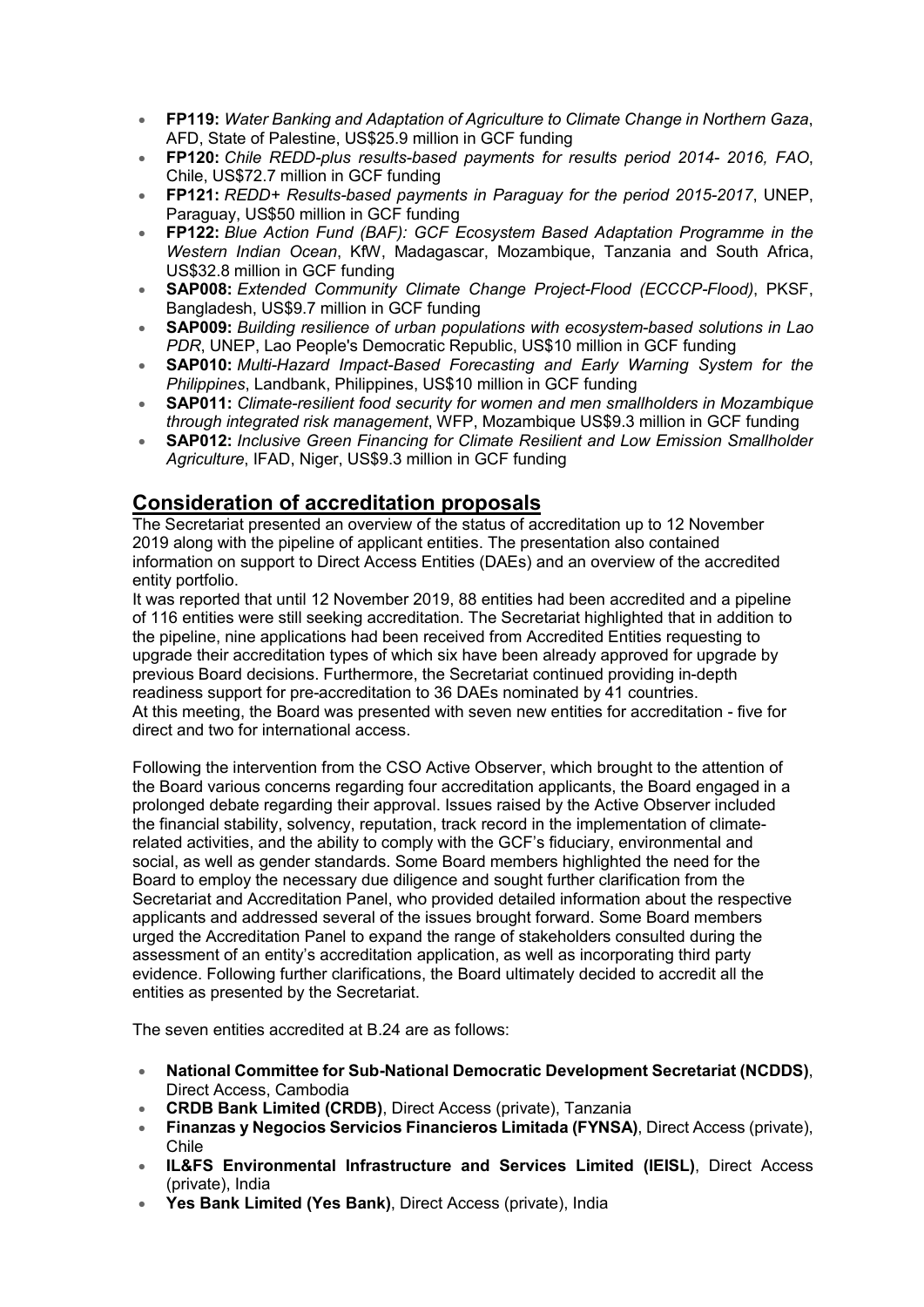- **Cassa Depositi e Prestiti S.p.A. (CDP)**, International Access, Italy
- **Save the Children Australia (SCA)**, International Access, Australia

# **Updated Gender Policy and Action Plan 2020–2023**

The Secretariat presented an updated Gender Policy and Gender Action Plan 2020-2023 for the Board's approval. The Board had adopted the initial Gender Policy and Action Plan through decision B.09/11. However, at its 12th meeting, the Board requested the Secretariat to prepare a review and update of the policy and the action plan. For this task, the Secretariat was guided by the terms of reference agreed by the Board that led to undertake the desk review, review of current practices and consultations. Through this update, the policy introduces and establishes a structure, makes the gender assessment and gender action plan a requirement at the project level, and requires a more progressive approach to strengthening gender work in the GCF.

A number of Board members deliberated on this agenda item stating that considering gender aspects in GCF work was crucial. They also reiterated the fact that women and girls were disproportionately affected by the adverse impacts of climate change. Some Board members noted that this policy was long overdue and needed to be swiftly adopted and integrated into other policies of the Fund. One of the Board members mentioned that gender was a multiplier for transformation and that it would contribute to achieving sustainable development, hence, strengthening gender issues was important from all aspects. Some Board members requested the deletion or clarification of unclear terminologies, e.g. the reference to "vulnerable groups in the context of gender". They stressed that the gender policy should not act as a pre-condition for submitting a funding proposal and should not be a conditionality for accessing GCF resources. It was also noted that individual country circumstances must be respected while applying the policy.

The Secretariat provided clarification that the gender policy would not hinder any country in accessing GCF resources and that it would update all the current forms and formats after the approval of the policy. The Board approved the updated Gender Policy and Action Plan noting the gender action plan of the UNFCCC and related matters regarding gender sensitive and gender responsive climate policy.

### **Matters related to the Accreditation Framework**

At its previous meeting, the Board considered the updated accreditation framework and agreed to the principle of introducing the "Project-specific assessment approach" (PSAA) as a complementary modality to institutional accreditation, which combines assessments undertaken during the existing accreditation and proposal approval processes in a fit-forpurpose manner. Furthermore, the Secretariat was tasked to conduct further work, including on outlining the processes for re-accreditation and the PSAA.

Board members welcomed the presentation by the Secretariat as well as the update by the Accreditation Committee. In general, many Board members highlighted the need for a strategic approach to accreditation, drawing on the lessons learned from the first phase of implementation of the current accreditation process and analysing the portfolio of accredited entities and their distinct features and strengths for achieving the GCF's mandate. One member raised concerns that some entities that were accredited as far back as B.12 had not yet signed their Accreditation Master Agreements.

Regarding the PSAA, some members highlighted that while they were in support of the idea and principle behind the PSAA, they had concerns that the established accreditation standards of the GCF could be undermined by the new modality. Others stressed that the pilot phase should be limited to one year, not three as suggested in the draft decision. One member highlighted that the PSAA should explicitly target the GCF's Requests for Proposals. On the issue of re-accreditation, some members questioned whether six months to start the re-accreditation process was enough in order to ensure smooth operations of the GCF. Others stressed that the re-accreditation process should assess compliance with all established accreditation standards, including the Indigenous Peoples Policy, gender and environmental and social safeguards. One members highlighted that the role of the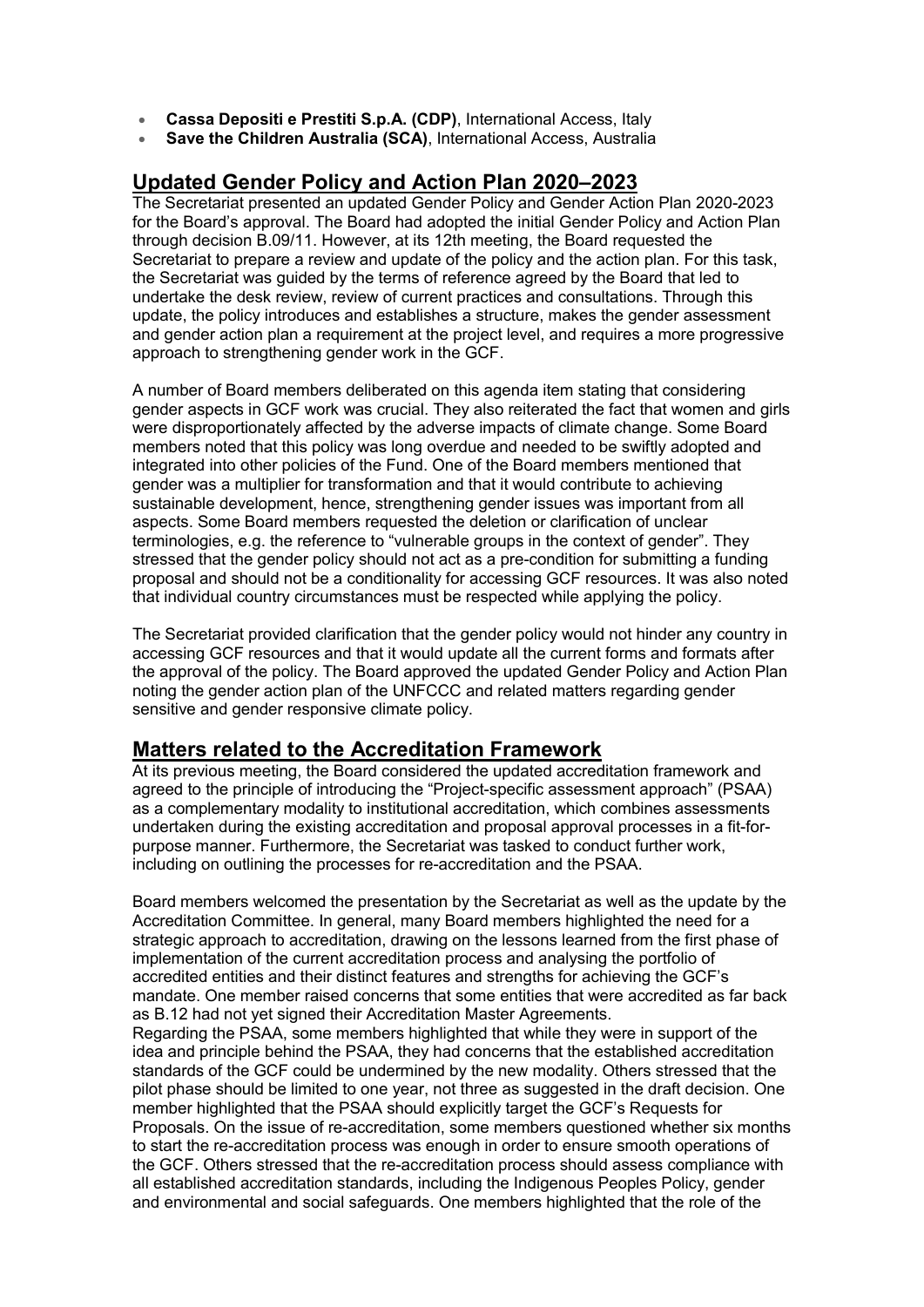Accreditation Panel in the re-accreditation process should be limited. Rather, the process should be driven by the Secretariat.

A small group was tasked to conduct further consultations in order to accommodate views expressed by Board members. Divergent views emerged regarding the scope of the analysis of the accreditation process and portfolio of accredited entities. While some members requested a rather in-depth analysis, others felt that an overview of the status of accreditation and the portfolio of accredited entities would suffice. Similarly, Board members had different views regarding the nature of the PSAA, in particular whether it should be established as a pilot or a permanent framework.

As consensus could not be reached, the Board decided to defer most of the elements of the draft decision to the next meeting. In order to allow the Secretariat enough time to prepare the re-accreditation of accredited entities, the Board adopted the re-accreditation process as presented.

# **Policy on Co-Financing**

At B.17 the Board had requested the Secretariat to develop a policy on co-financing. The Secretariat introduced the revised policy draft with the lion's share of alterations focusing on accredited entities. The Secretariat recognized the capacity restrictions that mostly direct access entities face. Specifically, the revised draft lifted the obligation to report on private climate finance mobilized, so that entities will only have to report disaggregated data on private and public finance.

The policy further introduces a couple of principles: (I) no minimum amount of co-financing will be required and no specific sources of co-financing imposed; (II) projects should seek to incorporate co-financing; (III) GCF will avoid co-financing as stand-alone metrics; (IV) it should be assessed in conjunction with other indicators; and (V) the non-incremental costs should be covered by other sources.

The Secretariat will start reporting private climate finance mobilized to the OECD as of 2021 based on 2020 data. In the decision, the Board further requested the Secretariat to design and implement a capacity-building programme as part of the readiness programme to support direct access entities in the implementation of the policy. One Board member expressed strong appreciation for the new policy draft, as it reflected the differences in capacities across developing countries well. The Board approved the policy without further deliberations.

# **Status of GCF resources and portfolio performance**

The Co-Chair invited the Secretariat to provide an update on the overall status of the 111 funding proposals, distributed across 35 Accredited Entities, approved by the Board in the GCF portfolio. The total approval of GCF funding currently amounts to USD 5.2 billion with USD 13.6 billion of co-financing mobilized. Based on the estimation of accredited entities, the projects are expected to reduce 1.5 billion tonnes of carbon dioxide equivalent of greenhouse gases and impact 310 million (direct and indirect) beneficiaries. A wide range of financial instruments are utilized under the portfolio as authorized by the Governing Instrument, with the largest portion being financed by loans (42%) and grants (45%), followed by equity (9%), results-based payment (2%) and guarantee (2%). The approved funding proposals in the GCF portfolio target 99 developing countries. The Secretariat informed that of the total approved proposals, 67 are under implementation and worth USD 3.1 billion in GCF funding.

Board members welcomed the report. Some praised the fact that more than 50% of funding proposal targeting adaptation are being implemented in Least Developed Countries, Small Island Developing States and African Countries. One member sought clarification whether the numbers regarding tonnes of CO2 reduced and beneficiaries reached were actual or anticipated figures and how the Secretariat plans to assess the impacts of the project portfolio in the future. The Secretariat pointed out that the indicated numbers were anticipatory and that further work is undertaken to develop a methodology to track the actual impacts of the GCF project portfolio. Other members highlighted the slow disbursement of GCF resources in light of funding proposals that have already been